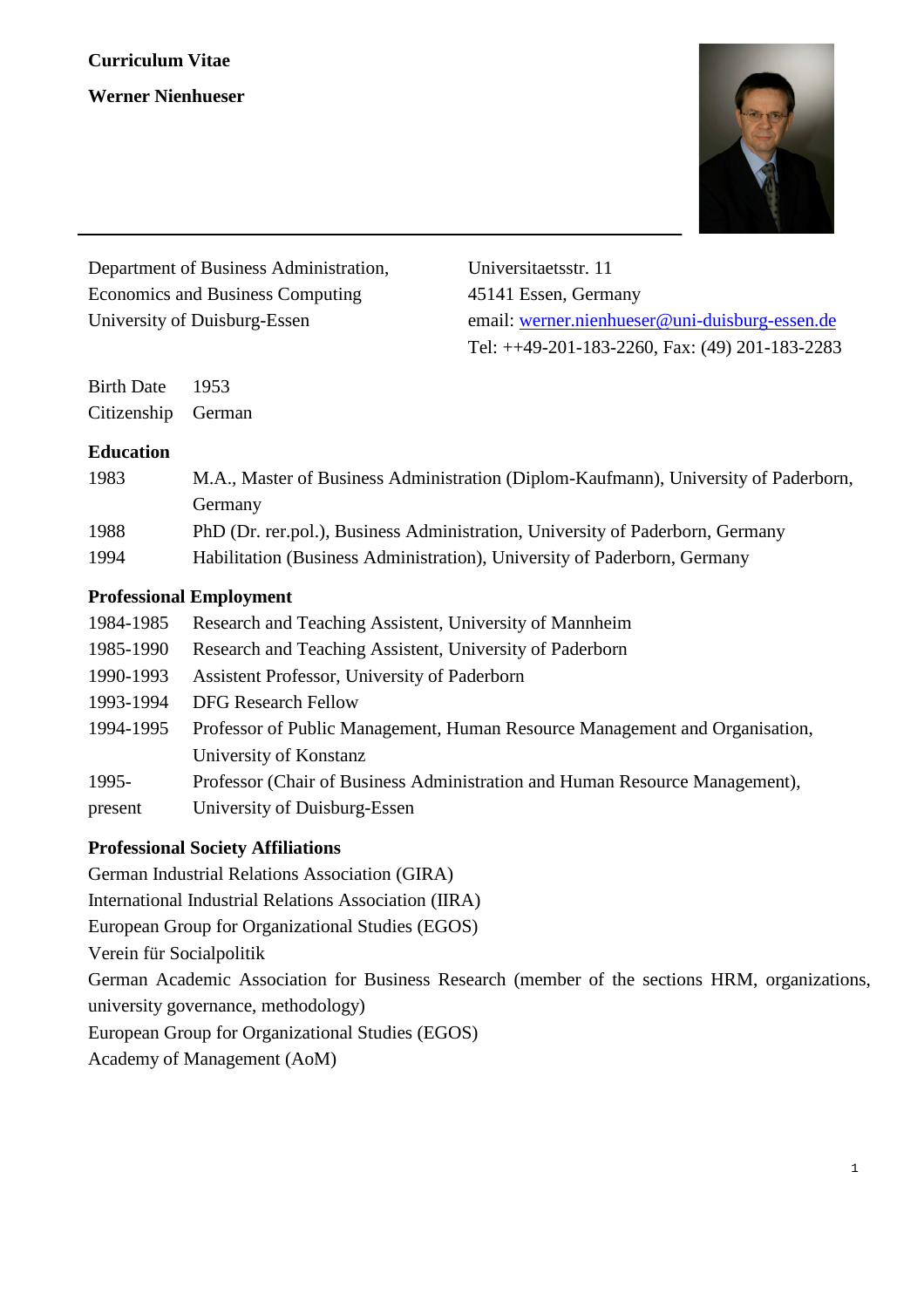# **Editor and Member of Advisory Boards of academic journals**

Zeitschrift für Personalforschung (ZfP) (2008-) (Editor in Chief) Industrielle Beziehungen. Zeitschrift für Arbeit, Organisation und Management (Advisory Board) Management Revue (Advisory Board) Sozialer Fortschritt (Advisory Board) Series "Empirische Personal- und Organisationsforschung" (Rainer Hampp-Verlag) (Co-Editor) Series "Schriften zur europäischen Arbeits- und Sozialpolitik" (Nomos-Verlag) (Co-Editor) Series "Kommunikation in Organisationen: Studien zu Sprache, Interaktion und Diskurs in professionellen Kontexten" (VS Verlag für Sozialwissenschaften) (Co-Editor)

### **Expertises for academic journals:**

Die Betriebswirtschaft Zeitschrift für Personalforschung Industrielle Beziehungen Zeitschrift für Arbeitsmarktforschung Zeitschrift Führung + Organisation (zfo) Sozialer Fortschritt management revue International Journal of Human Resource Management Economic and Industrial Democracy European Management Journal

# **Expertises and reports for academies and foundations**

Österreichischer Akkreditierungsrat (Accreditation of Austrian Universities) Hans-Böckler-Foundation DAAD

#### **Appointments**

Chair of the Section Human Resource Management (German Academic Association for Business Research (VHB)) (2005-2007) Hans-Böckler-Stiftung (Advisory Board) Institute for Work, Skills and Training (IAQ) (Member of the Executive Board)